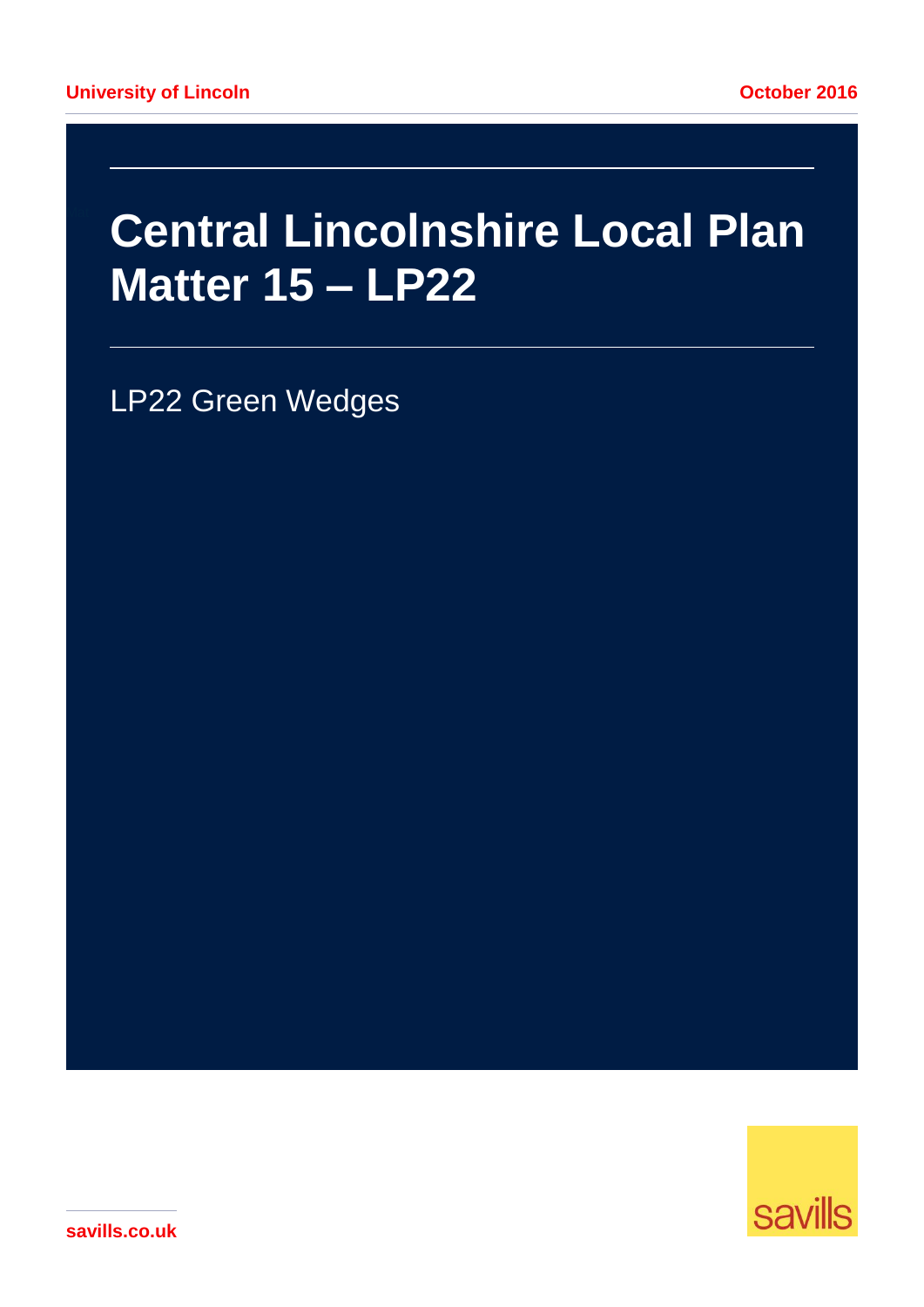**Examination in Public – Policy LP22**

# **Contents**

| 1. | <b>Introduction</b>         |     |
|----|-----------------------------|-----|
| 2. | <b>Inspectors Questions</b> | c   |
| 3. | <b>Conclusion</b>           | . . |

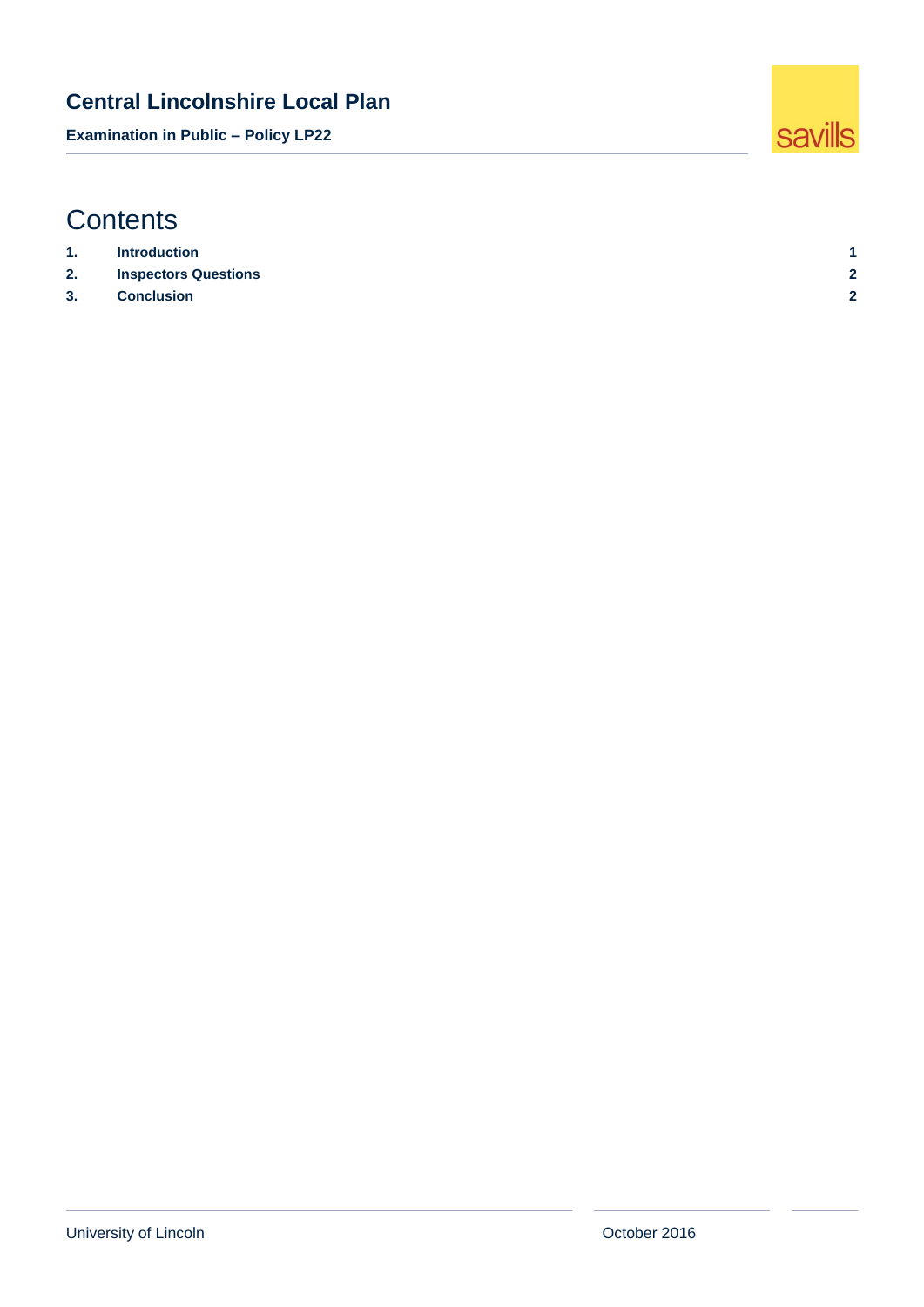**Examination in Public – Policy LP22**



# <span id="page-2-0"></span>1. Introduction

- 1.1. This Hearing Statement has been submitted on behalf of the University of Lincoln (the "University") as part of the Examination in Public of the Central Lincolnshire Local Plan. The Statement highlights and where necessary, expands upon representations submitted by the University at both the Submission and Further Draft stages of the Local Plan (See **Appendix 1 and 2** respectively).
- 1.2. The statement responds to the Inspector's Questions and explains the reason behind why the draft Local Plan is unsound as it stands.
- 1.3. The Statement is made in respect of the University's Riseholme (Riseholme Park, Lincoln LN2 2LG) campus, to ensure the University can implement its Estate Strategy and planned investment at the Riseholme Campus as the principal economic driver in Central Lincolnshire. A campus plan is included as **Appendix 3**.
- 1.4. A plan showing the existing designations within the campus is included as **Appendix 4**.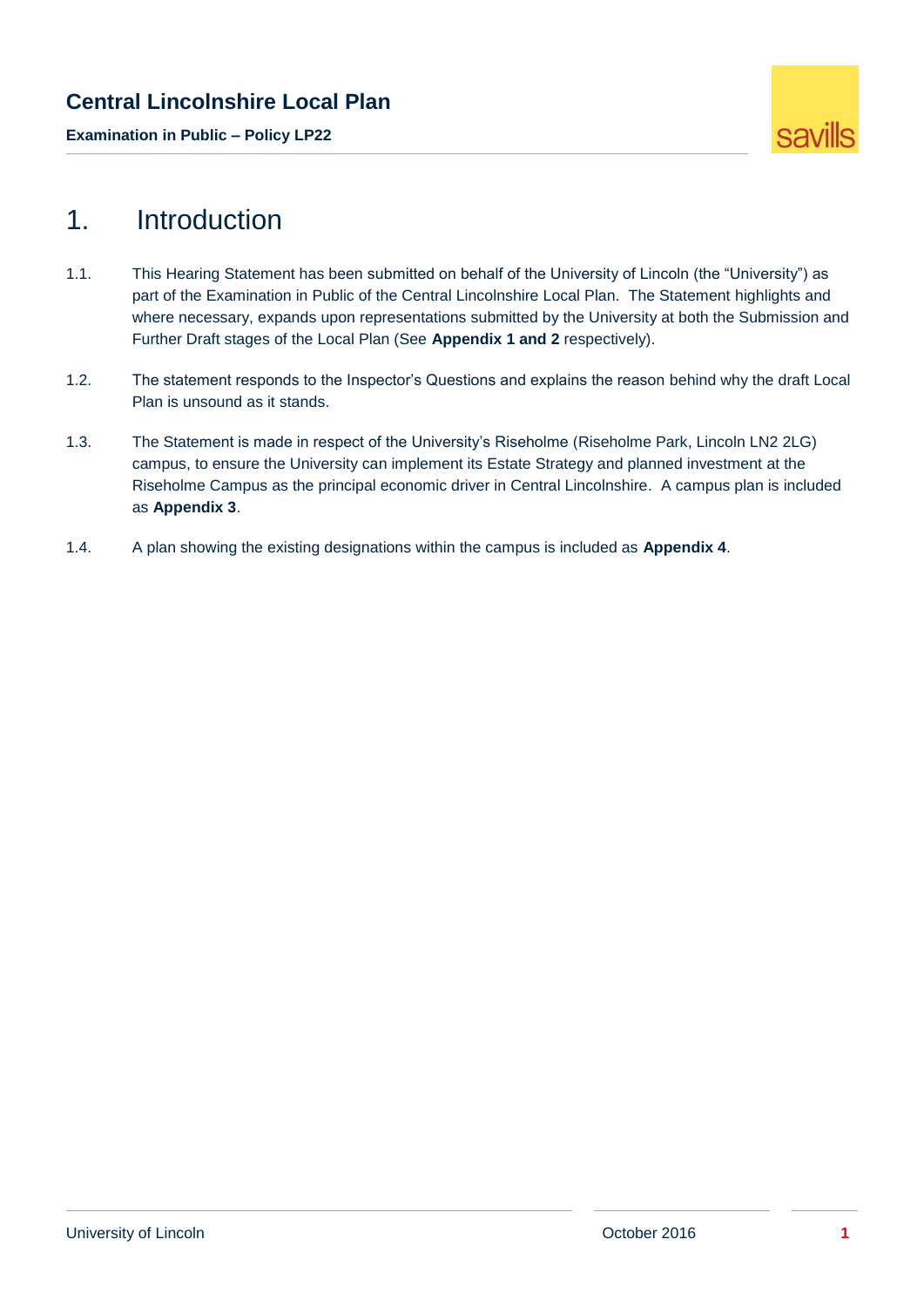**Examination in Public – Policy LP22**



## <span id="page-3-0"></span>2. Inspectors Questions

Issue 15a – Green Wedges – Policy 22

- 2.1. **(Q2) Are the Green Wedge designations justified, effective and consistent with national policy? Are there any significant factors that indicate that any sites should not have been designated?**
- 2.2. No, we consider that the draft Green Wedge policy is inconsistent with the Framework because the policy tests are more restrictive than the Green Belt test. The Local Plan is not seeking to establish a new Green Belt which in accordance with Paragraph 82 of the Framework should only be established in exceptional circumstances. Paragraph 89 of the Framework sets out appropriate exemptions to development in the Green Belt which are not reflected in the policies tests of LP22 making it inconsistent and more restrictive than the national policy tests for Green Belt.
- 2.3. **(Q7) What is the justification for including land at the University of Lincoln's Riseholme Campus within a Green Wedge? Is this necessary or appropriate given the existing use of the site and existing designations?**
- 2.4. No. The University is concerned with a blanket 'Green Wedge' allocation on the majority of its campus and has previously requested that this is reduced to follow the line of Riseholme Lane which would reflect a general rounding off of the Green Wedge limit.
- 2.5. A large proportion of the centre of the campus is listed on the national register of Parks and Gardens. In addition, there are a number of Scheduled Ancient Monuments within the site. Extensive pre-application discussion with West Lindsey District Council and key stakeholders including Historic England has established that development to the north, beyond the Registered Park and Garden would be inappropriate. The University's investment plans are focussed on the core of the campus, the majority of which will take place on previously developed land. There are substantial benefits from redevelopment at Riseholme. It is an unusual site because of its links with the wider economic benefits and the fact that it forms part of the University's growth agenda. Taken together with the duty of the Council to plan positively to meet its housing needs, and the fact that redevelopment of the University estate at Riseholme would be needed to support the economic strategy in the Submission Draft, we feel that it is appropriate for the core of the campus and Registered Park and Garden to be removed from the Green Wedge.

# <span id="page-3-1"></span>3. Conclusion

#### **3.1 Which NPPF test of soundness it fails and why?**

The approach to policy LP32 is **unsound** for the following reasons: